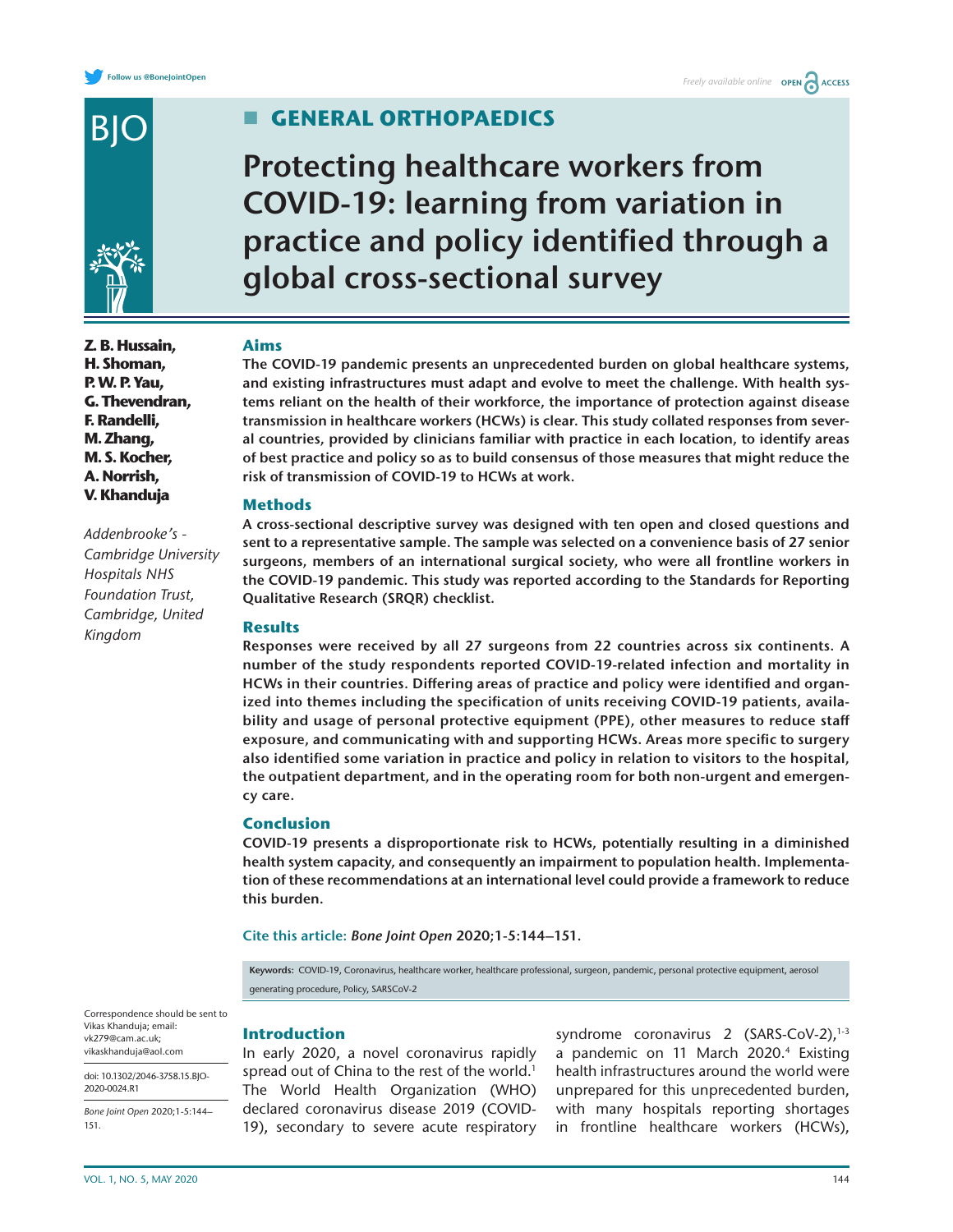personal protective equipment (PPE), bed space, and ventilators in intensive care units (ICUs) relatively early in the pandemic.<sup>5</sup>

With health systems reliant on an adequate workforce, it is paramount to protect HCWs by minimizing their risk of contracting COVID-19 through work. There is a dual benefit to protecting HCWs from developing COVID-19: to minimize the number of HCWs that are unable to work (due to sickness, self-isolation, or quarantine), and to minimize transmission of the virus to the vulnerable patients for whom they care. HCWs may be exposed to many patients positive for COVID-19 who likely display more severe features, and consequently longer virusshedding periods.<sup>6</sup> This puts HCWs at greater risk than those infected through community transmission.

Performing surgical procedures (both elective and emergency) present a number of unique challenges during the COVID-19 pandemic. The disposable PPE equipment (hat, mask, gown, visor, and gloves) used during surgical procedures, reduces the supply avail-able for workers in direct contact with infected patients.<sup>[7](#page-6-4)</sup> Operating rooms (ORs) have positive pressure air filtration systems that push high volumes of air out of the OR. When a patient or HCW with COVID-19 is in the OR, they have a greater chance of dispersing the virus.<sup>8</sup> Many interventions in surgery generate aerosols, including the use of power tools.<sup>[9,10](#page-6-6)</sup> These aerosols have a potential to disperse a high viral load to HCWs.<sup>11</sup> Additionally, some patients undergo non-urgent elective procedures requiring routine postoperative inpatient stays, putting them at risk of cross-contamination in a hospital with other patients carrying COVID-19.

This study aims to identify differences in practice and policy in surgery in the context of the COVID-19 pandemic to inform debate and policy development and contribute towards international consensus.

### **Methods**

The study was conducted in accordance with the 2014 Standards for Reporting Qualitative Research (SRQR), endorsed by the EQUATOR network, to ensure trans-parency in reporting of qualitative research.<sup>[12](#page-6-8)</sup> A surveybased approach in a non-experimental design was used to describe the reality of the current policies and practices in relation to the COVID-19 pandemic. A cross-sectional descriptive survey was designed and remained open only on the dates between 23 March 2020 and 27 March 2020. The survey was developed to allow information to be collected on attitudes and behaviour. The questionnaire was in English and included ten questions (see [Table I\)](#page-1-0) that were self-completed. The questions were a combination of closed questions to allow comparisons and open questions to allow collection of qualitative data. Respondents were also asked to send a copy of their government or hospital policy. Administration of the questionnaire by

<span id="page-1-0"></span>Table I. The ten questions of the cross-sectional descriptive survey.

| Number | Question<br>How many medical staff were infected in your country?                                   |  |  |  |  |
|--------|-----------------------------------------------------------------------------------------------------|--|--|--|--|
| 1      |                                                                                                     |  |  |  |  |
| 2      | How many of those were surgeons?                                                                    |  |  |  |  |
| 3      | How many died? Of those that died, how many were surgeons?                                          |  |  |  |  |
| 4      | What measures were taken by the hospital / government<br>specifically to protect the medical staff? |  |  |  |  |
| 5      | Were routine outpatient clinics cancelled?                                                          |  |  |  |  |
| 6      | How did you manage the trauma patients - both in the<br>emergency department and in clinics?        |  |  |  |  |
| 7      | Were elective operations cancelled? If not, how were they<br>managed?                               |  |  |  |  |
| 8      | What specific precautions were taken, if any, in the operating<br>room?                             |  |  |  |  |
| 9      | What specific precautions were taken in the outpatient clinic/<br>ward setting?                     |  |  |  |  |
| 10     | Were decisions made to manage more patients non-operatively/<br>conservatively due to Covid-19?     |  |  |  |  |

the senior author and the subsequent responses were conducted via email. Peer relationships existed between the senior author and all questionnaire respondents and were not thought to influence responses. Due to the time sensitivity of this data to inform policy and readers globally, no specific research tool, pretesting, validity or reliability testing was practical. With figures changing daily, an iterative approach was incorporated and all respondents were asked on 5 April 2020, prior to manuscript submission, to provide updated morbidity and mortality data of HCWs, if available.

The representative sample for the survey was selected by convenience sampling from English-speaking senior clinicians familiar with practice in each location, practicing in major trauma or teaching hospitals with geographical proximity to the epicentre of each country. In South Korea two hospitals were identified, one from the 'fulminant' and another one from the 'non-fulminant' zone. In all, 27 actively involved in the care of frontline COVID-19 patients were selected to receive the survey from 22 countries on six continents. Participants were selected as they were likely to express opinions that were representative of a broader surgical professional population within the corresponding country. Where major differences in practices were identified between urban and rural settings within countries, one opinion was sought from each region. Consent to participate was assumed in a voluntary response to the survey.

**Data analysis and synthesis.** All responses were electronically collated into a database and grouped by country. Data were analyzed prospectively at multiple interims. No further sampling was performed when sampling saturation was thought to have been reached. To enhance trustworthiness and credibility, all responses were analyzed independently by two physician authors (ZBH, VK), with complementary expertise in epidemiology and surgery respectively. Comparisons were made for responses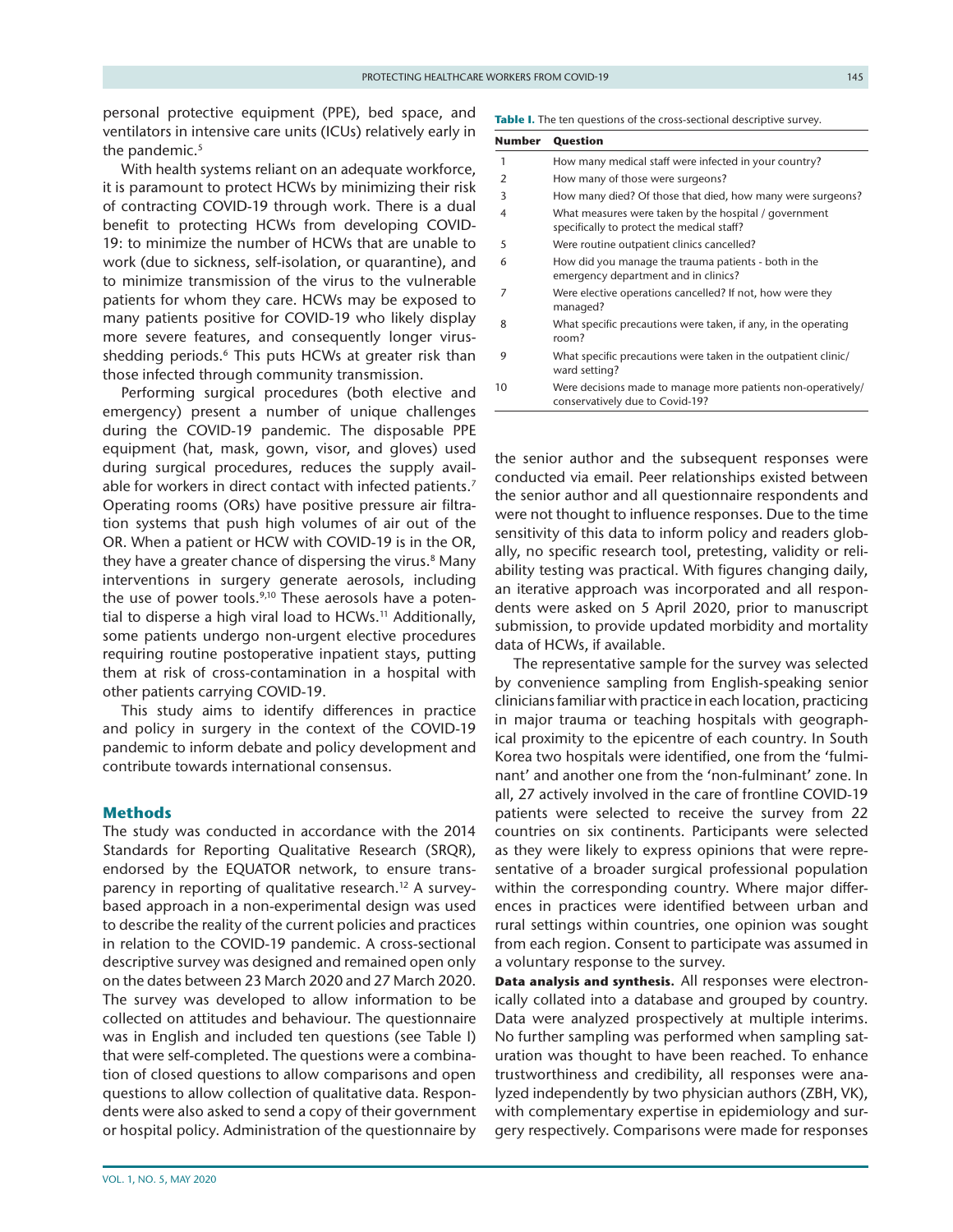

<span id="page-2-0"></span>World map indicating countries represented by survey respondents. Designed using an open source online tool, mapchart.net.

to closed questions. Written responses to open questions that included free text were analyzed by grouping quotations from respondents into themes. This allowed a number of themes to be developed, with multiple countries contributing to each theme.

### **Results**

There were a total of 27 respondents from 22 countries on six continents (see [Figure 1\)](#page-2-0). Combined, the country of origin of the respondents represented 57.5% of the world's population and over 6.6 million medicallyqualified HCWs. Among countries sampled in this study at the time of data collection, there was substantial variation in the numbers of confirmed COVID-19 cases and COVID-19-related mortality figures. All 27 respondents worked in major trauma centres in large cities.

In this group, 16/22 (73%) countries reported confirmed cases of HCWs contracting COVID-19 infections in their countries (see [Table II\)](#page-3-0), however specific morbidity and mortality rates of HCWs varied vastly between countries. At the time of data collection, Spain had an estimated 19,400 infected HCWs, representing 14.4% of all cases in the country, at least 75 of these had died, 20 of whom were surgeons. Italy had 11,252 infected HCWs, 52 of whom had died, including one surgeon. China reported that 3019 HCWs were infected, 87.5% of whom were from Hubei province, and 61 HCWs died in total. In the USA, in Massachusetts alone, 924 cases in HCWs had been reported, $13$  with the total state cases of 5,752 at the same time point; therefore, HCWs represented around 16% of the infected population. Iran had reported 350 infected HCWs, of whom 96 had died. Malaysia, South Korea, and Japan and reported 138, 100, and 50 to 100 infected HCWs respectively. The UK had reported eight HCW deaths but the number infected was unknown. All other participant countries were not aware of the number or none had been reported.

At the time of data collection, there were respondents from six different countries that were aware of COVID-19 related mortality in HCWs, but only five of these countries (Italy, Spain, Iran, UK, and China) had HCW mortality that was directly attributable to frontline work.

**Specialist care and isolating COVID-19 patients.** Respondents stated that there were policies in place for *'*isolating any confirmed or suspicious cases*'* with a number of respondents stating that there were regional policies in place for *'*dedicating specific centres to deal with such cases*'.*

**Personal protective equipment.** In all, 12 out of 22 (55%) respondent countries commented on their experience of the distribution or use of PPE during the COVID-19 pandemic. Comments included the government advice, in particular as to the type of face mask. FFP2 (or the equivalent rating N95) masks were specifically mentioned as mandatory PPE for treating COVID-19 patients in 8/22 (36%), as only these masks have protection against aerosols. Other respondents described three levels of PPE: level 1 = *'*all the medical staff must wear a surgical mask in the hospital*'*; level 2 (for staff working in the emergency department) = *'*N95 mask and isolation gown is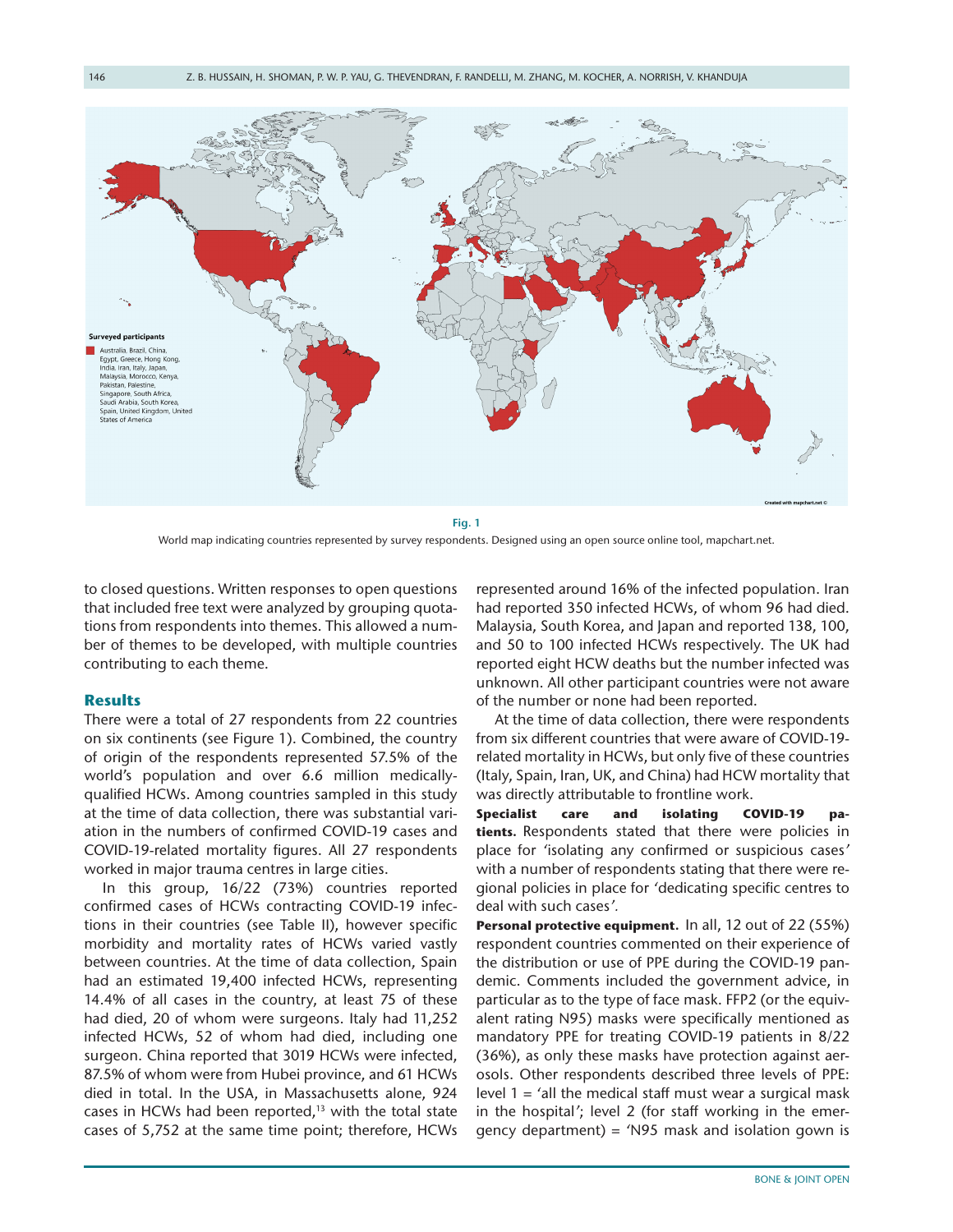| Country      | Population*   | <b>Percentage world population</b><br>(7,775,840,000) | <b>Number of</b><br>physicians | <b>Respondents reporting COVID-19</b><br>infections in HCWs |
|--------------|---------------|-------------------------------------------------------|--------------------------------|-------------------------------------------------------------|
| Australia    | 25,499,884    | 0.32793735                                            | 86,550                         | Yes                                                         |
| Brazil       | 212,559,417   | 2.73358784AQ:                                         | 453,351                        | Yes                                                         |
| China        | 1,438,030,215 | 18.4935674                                            | 2,508,408                      | Yes                                                         |
| Egypt        | 102,334,404   | 1.31605594                                            | 77,083                         | Unknown                                                     |
| Greece       | 10,423,054    | 0.13404409                                            | 51,356                         | Unknown                                                     |
| Hong Kong    |               |                                                       | 14,290                         |                                                             |
| India        | 1,380,004,385 | 17.7473351                                            | 1,041,395                      | Unknown                                                     |
| Iran         | 83,992,949    | 1.08017846                                            | 90,470                         | Yes                                                         |
| Italy        | 60,461,826    | 0.77756006                                            | 242965                         | Yes                                                         |
| Japan        | 126,476,461   | 1.62653117                                            | 308,105                        | Yes                                                         |
| Malaysia     | 32,365,999    | 0.41623798                                            | 46,491                         | Yes                                                         |
| Morocco      | 36,910,560    | 0.47468261                                            | 25,992                         | Yes                                                         |
| Kenya        | 53,771,296    | 0.69151752                                            | 8,042                          | No                                                          |
| Pakistan     | 220,892,340   | 2.84075212                                            | 184,711                        | Unknown                                                     |
| Palestine    | 5,101,414     | 0.06560595                                            | 8,810                          | No                                                          |
| Singapore    | 5,850,342     | 0.07523743                                            | 12,967                         | <b>No</b>                                                   |
| South Africa | 59,308,690    | 0.76273033                                            | 51,616                         | Yes                                                         |
| Saudi Arabia | 34,813,871    | 0.44771846                                            | 77138                          | Unknown                                                     |
| South Korea  | 51,269,185    | 0.65933951                                            | 120,630                        | Yes                                                         |
| Spain        | 46,754,778    | 0.60128267                                            | 188,595                        | Yes                                                         |
| UK           | 67,886,011    | 0.87303765                                            | 185,692                        | Yes                                                         |
| <b>USA</b>   | 331,002,651   | 4.25680892                                            | 835,987                        | Yes                                                         |

<span id="page-3-0"></span>**Table II.** Country profiles of respondents, including population size, number of medically qualified HCWs, and whether they had confirmed COVID-19 infections in HCWs as of 5 April 2020.

\* Source:<https://www.worldometers.info/world-population/population-by-country/>; †World Health Organization (WHO). Global Health Workforce Statistics. Retrieved 5 April 2020 [\(https://apps.who.int/gho/data/node.main.HWF.](https://apps.who.int/gho/data/node.main.HWF.)) ; ‡Figures not reported by WHO.

essential for protection*'* ; and for level 3 (staff working with confirmed infected COVID-19 patients) *'*protection suits, N95 masks, goggle, shoes, sleeves, and work caps' or 'plastic masks or plastic films can also be used instead of goggles*'*. Some respondents were concerned about the availability of PPE in the workplace, reporting that PPE was 'nothing other than giving us a mask'. Others stressed the need for education for HCWs in the use of PPE 'HCWs providing care for any patient under investigation, need to have undergone training on the appropriate use of PPE*'*.

**Limiting HCW exposure, staff testing, self-isolation, and support.** One respondent noted a policy to reduce staff exposure by *'*rotating teams: one team working in hospital, one team in teaching/academic/teleconference' activity. Other respondents reported that with the reduced activity, HCWs had reduced exposure as '2/3 staff [were sent] on extraordinary leave'.

The issue of testing of symptomatic staff was raised by a number of respondents with some stating that there was access to rapid polymerase chain reaction (PCR) testing: 'PCR performed for medical staff if symptoms [were present]' or that 'detection kits [were] available'. Others stated that HCWs at risk or in contact with COVID-19 patients had daily occupational health assessments. Others stressed the importance of 'aggressive contact tracing'.

Self-isolation for travelling doctors: some of the respondents specifically mentioned that 'if a doctor comes from abroad, he/she is put in home quarantine for 14 days' or 'quarantine for all staff who have travelled out'.

Some respondents described shielding protocols in their countries for vulnerable staff with 'HCWs involved in providing care to confirmed COVID-19 patients should not [have a]… high risk condition/immunocompromised illness, e.g. uncontrolled diabetes mellitus, chronic lung, liver or kidney disease, malignancy, HIV infection, and/or not on prolonged steroids or immunosuppressant treatment and non-pregnant'.

One respondent noted that there was a policy in place implementing a 'psychological support team' for staff tested or concerned about developing COVID-19 disease. **Communication to staff.** Several respondents noted policy in the hospital to improve communication with staff such as 'regular almost daily updates by SMS or email; on symptoms, cases per area and treatment protocols' with others citing regular updates and guidelines by national associations.

**Visitor and outpatient policies.** In most countries, respondents reported that all visitors or those attending for outpatient appointments 'have to answer a questionnaire and their temperatures are checked', with high-risk patients not allowed entry to the hospital and 'turned away to the specific centres dealing with COVID-19'.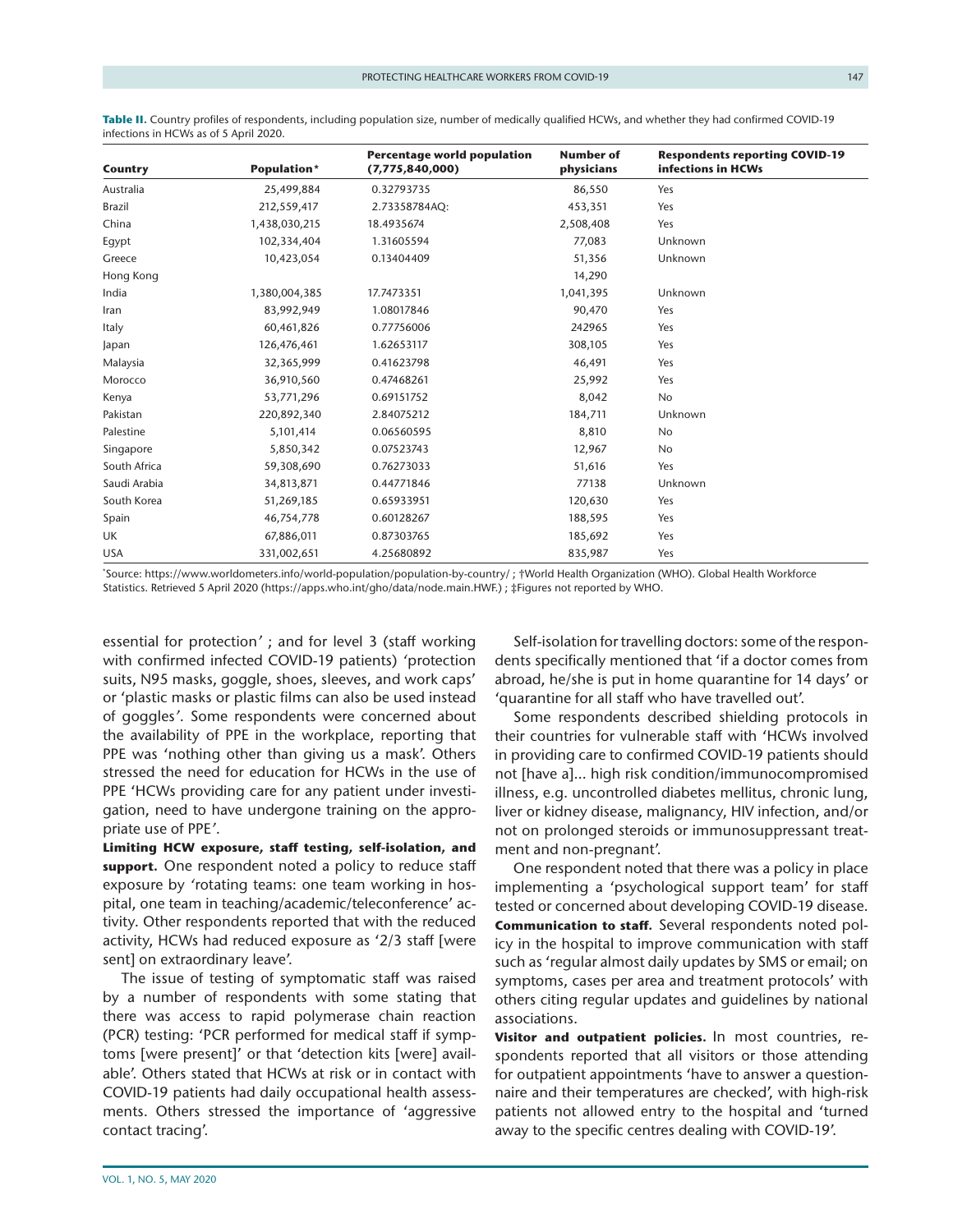Overall, 20 out of 22 (91%) respondent countries reported cancelling or reducing routine outpatient clinics. Some respondents stated that 'appointments are prioritised by medical case note review and delayed where possible'. Others described a change in practice such that 'all of our patients are screened by phone prior to coming to the clinic' and that 'routine outpatient appointments switched to virtual clinics'.

Where outpatients were seen, 8/22 (36%) respondents described that arrangements were in place to screen all clinic attendants by temperature assessment and/or specific questionnaire. Four of the respondents noted that all patients attending the outpatient clinic were required to wear masks and 10/22 stated that medical staff in outpatients were required to wear masks (in some cases an FFP2/N95 mask).

A number of respondents reported the measures in place for all outpatients and visitors to maintain social distancing (ranging from a minimum of 1 m, through 1.5 m, up to 2 m) and to use hand sanitizer or wash their hands.

Some respondents reported that all visitors to hospitals were prevented from entering until further notice.

**Trauma and emergency care.** While respondents reported that 'trauma cases are down as people stay at home' due to national 'lockdowns', others stated that 'all cases are seen with full PPE precautions. High risk cases were also tested before trauma treatment. If positive, referred to specialist COVID-19 centres for trauma treatment'. Others used a risk-based approach with 'trauma patients screened for travel history and temperature; if positive, treated in COVID-19 centres with full precautions'. With regional organization in response to COVID-19, some hospitals had 'stopped receiving trauma', some had modified practice such as 'life and limb emergencies treated only' or 'more nonoperative management'. A number of other centres reported 'no change to routine practice'.

Some respondents noted the importance of 'minimizing [the] length of stay at hospital' to reduce infection risk to patients and that this was aided by the fact that 'elective lists used for trauma to minimize waiting time and to empty hospitals'.

Some respondents reported that 'trauma clinics were set up away from the main hospital' and emergency departments.

**Care in the operating room.** Some respondents reported that COVID-19 patients 'will only be operated by the COVID-19 teams set up in each department in full PPE' and that they have specially designated COVID-19 operating rooms with 'negative pressure'. Others report policy that all COVID-19 patients should be operated 'in laminar flow' ventilated operating rooms.

A number of respondents reported that it was policy to 'PCR pre-op to diagnose asymptomatic patients' that are scheduled to go to the operating room.

Others stated that special precautions were taken in the operating room for patients with COVID-19. Of particular concern were issues around the anaesthetic. Several respondents outlined policy to avoid general anaesthesia. With, where possible, 'all cases done under spinal anaesthesia'. Some stated that where intubation was needed 'videoscope aided intubation' should be used and that 'glasses protection or face shield and N95 masks' should be used 'in intubation'.

General operating room etiquette was to be reinforced with respondents stating that 'masks and gloves worn by all' and that there be 'minimal staff in theatre'. Additional PPE policy was in place according to a number of respondents that included the standard PPE for the operating room including eye protection and 'surgeons wear FFP2 (mask)' and 'triple gloves'.

### **Discussion**

The results from this study suggest HCWs could represent 14% to 16% of the infected population and are therefore at a disproportionate risk to the rest of the population. Globally, there is substantial variation in measures taken to protect HCWs, and some valuable lessons to learn.

The media has recently highlighted HCW concerns over contracting COVID-19 at work. Their concerns are valid as some countries nearing the peak of their infection, such as Spain, have reported that 13% to 14% of the country's cases are in HCWs.[14,15](#page-6-10) Similar reports were documented in China. At the start of the outbreak in Wuhan, a hospital reported that 40/138 patients (29%) were HCWs.<sup>16</sup> Another study in Wuhan reported the infection rate of orthopaedic surgeons was between 1.5% to 20.7%, and found that the peak onset of infection was eight days earlier than that of the public, suggesting nosocomial rather than community infection.<sup>17</sup> Highexposure risks,<sup>18</sup> inadequate protection measures,<sup>19</sup> and health system unpreparedness appear to be important factors responsible for the increased risk in HCWs.<sup>[20](#page-6-15)</sup> The increased risk of infection to HCWs has also been docu-mented in previous disease outbreaks.<sup>[21,22](#page-6-16)</sup>

Although this study shows variation in measures taken to protect HCWs, it also demonstrates common themes. Before the COVID-19 pandemic, in response to previous outbreaks, Hong Kong had developed a robust infrastructure and policy to be implemented immediately should another outbreak occur.<sup>23,24</sup> In response to the COVID-19 pandemic, other countries also rapidly instituted simple and evidence-based public health measures to minimize transmission to HCWs.<sup>1,25</sup> The effects of these measures are seen in the answers from respondents in this study. A broad spectrum of practices and policies are reported in our results, with some respondents reporting that their countries (e.g. Hong Kong and Singapore) implemented and adhered to strict regulations early.<sup>26</sup> Policies included risk stratification e.g. questioning and temperature recordings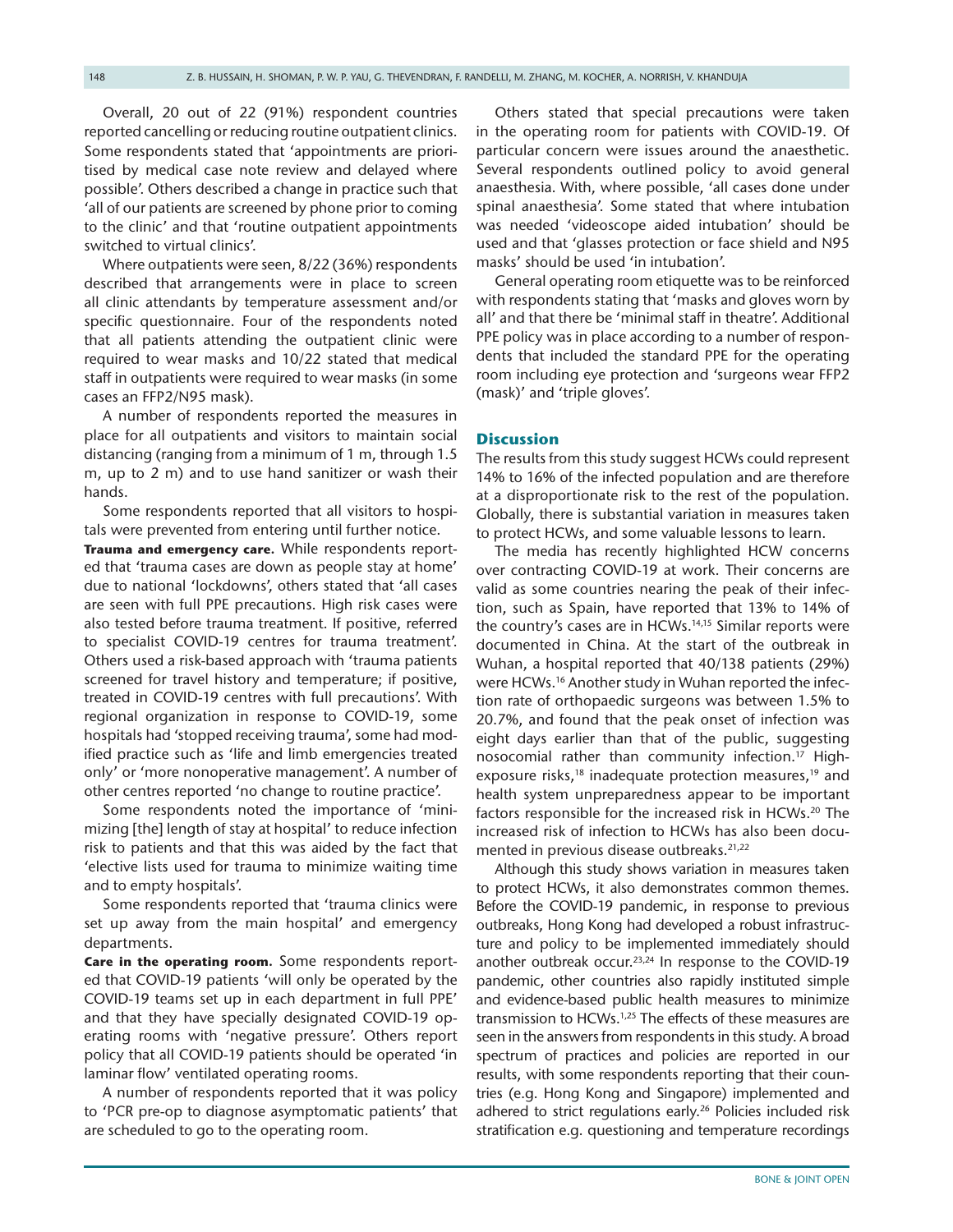of all patients, visitors and HCWs entering the hospital. Time will tell whether these policies will be successful in protecting HCWs, but early impressions suggest they offer benefit. Some of the social isolation and lockdown policies implemented for COVID-19 resemble the traffic-control bundling protocols that were successfully developed during the SARS outbreak.[27](#page-7-2)

Respondents in this study highlighted the importance of communication of COVID-19 guidelines and education for HCWs (e.g. in Hong Kong and Malaysia). Training schemes like these have also been used in China and South Korea to reduce transmission of the infection.[1,17,28](#page-6-0) Additionally, strategies have been implemented to protect the education and training of residents in the USA, while also reducing their exposure through rotating teams on 'active duty' or 'working remotely' with phase transitions every two weeks, which has been described in detail by Schwartz et al.<sup>29</sup> Education can also be delivered through online streaming (e.g. Singapore).<sup>26</sup>

PPE has been in critically short supply globally.<sup>5,30</sup> The respondents in this study have suggested ways to stratify risk to HCWs (through levels) to conserve the supply of PPE. Initial reports from China have also provided guidance[.19](#page-6-14) The US Centers for Disease Control and Prevention (CDC) and other professional bodies released guidance on context-dependent appropriate usage of PPE in response to COVID-19.[31,32](#page-7-4) With limited supplies, advice about re-using and repurposing equipment has also been provided.<sup>[33](#page-7-5)</sup> Additionally, methods for dealing with surges in demand from previous infectious disease outbreaks have previously been documented and have informed policy during the COVID-19 outbreak.[34](#page-7-6) Policies surrounding mask usage vary, with some countries introducing mass-masking (e.g. China), but due to a thin evidence-base, guidance in other countries have been slow[.35](#page-7-7)

The respondents in our study report that several countries have adopted surveillance schemes of HCWs during the COVID-19 pandemic. Others have emphasized the importance of supporting psychological wellbeing of HCWs at a time of extreme stress. Advocacy to provide social and mental health support have been well documented in the literature.<sup>[27,36,37](#page-7-2)</sup> Wellbeing advice has included shorter working hours, regular rest periods, and rotating shifts for those working in high-risk areas.<sup>[37](#page-7-8)</sup>

The respondents to our study reported that most countries affected by the pandemic stopped non-urgent outpatient work and surgery. Some reported that they were able to introduce telemedicine or 'virtual' consul-tations, which received reimbursement in the USA.<sup>[38](#page-7-9)</sup> In a new style of practicing medicine, helpful guidance has been issued on the appropriate use of video consultations.[39-41](#page-7-10) This transition potentially minimizes transmission risk to HCWs. The positive consequences of these practices for elective and non-urgent care have been well documented in Singapore.<sup>26</sup>

Defining non-urgent care has been controversial. The American College of Surgeons recently released a triaging framework to assist with decision-making, and the Elective Surgery Acuity Scale (ESAS) intended to be applied on a case-by-case basis.<sup>42</sup> The Royal College of Surgeons have also advised that triage should avoid "blanket policies" but rather rely on a day-by-day, data-driven assessment of the changing risk–benefit analysis, taking into account expert clinical opinion and a site-specific gran-ular understanding of the logistical issues at play.<sup>[43](#page-7-12)</sup> Additionally, the National Health Service in the UK released in-depth guidance for many specialties on approaches to urgent and non-urgent care.<sup>44</sup> There has been variable uptake of this guidance.<sup>[45](#page-7-14)</sup>

This study highlights novel practice in urgent care during the COVID-19 pandemic. Pre-operative testing of all patients undergoing urgent procedures is one such area. Some countries have adopted this on a universal basis (e.g. Hong Kong) or a selective basis for patients with exposure history or symptoms (e.g. USA). The COVID-19 causative virus, SARS-CoV-2, has been associated with aerosol transmission and nosocomial spread,<sup>11</sup> and practical recommendations for critical care and anaesthesiology teams have been reported.[46](#page-7-15) In several settings in our study, protocols were followed to minimize the risk of transmission through aerosol-generating procedures. These included enhanced PPE, minimization of personnel in procedures, and using videoscope-aided intubation. Tracheal intubation, noninvasive ventilation, and manual ventilation before intubation have all been found to expose HCWs to a higher risk.<sup>9,46</sup> Several professional bodies have released guidance on special PPE precautions during procedures with higher risk[.32](#page-7-16) Surgeons may also be at a substantial risk through the use of power tools, $10$  and other force-generating instruments generating tissue spray (e.g. in orthopaedic surgery).<sup>8</sup> Helpful guidance in minimizing infection risk has been published by the European Centre for Disease Prevention and Control.[47](#page-7-17)

The authors acknowledge the non-uniformity and selection bias limitations associated with non-random convenience sampling in surveys, while recognizing the generalizability and internal and external validity of the survey approach. The sample size is relatively low but does not include response bias as 100% of those surveyed responded. There is likely to be variability in the practices observed between different surgeons, hospitals, and regions with varying prevalence. However, the authors have selected countries to sample from to establish breadth in points of view.

### **Conclusion**

Based on the responses in this study, collating examples of best and sometimes novel practice, the authors are able to make the following recommendations.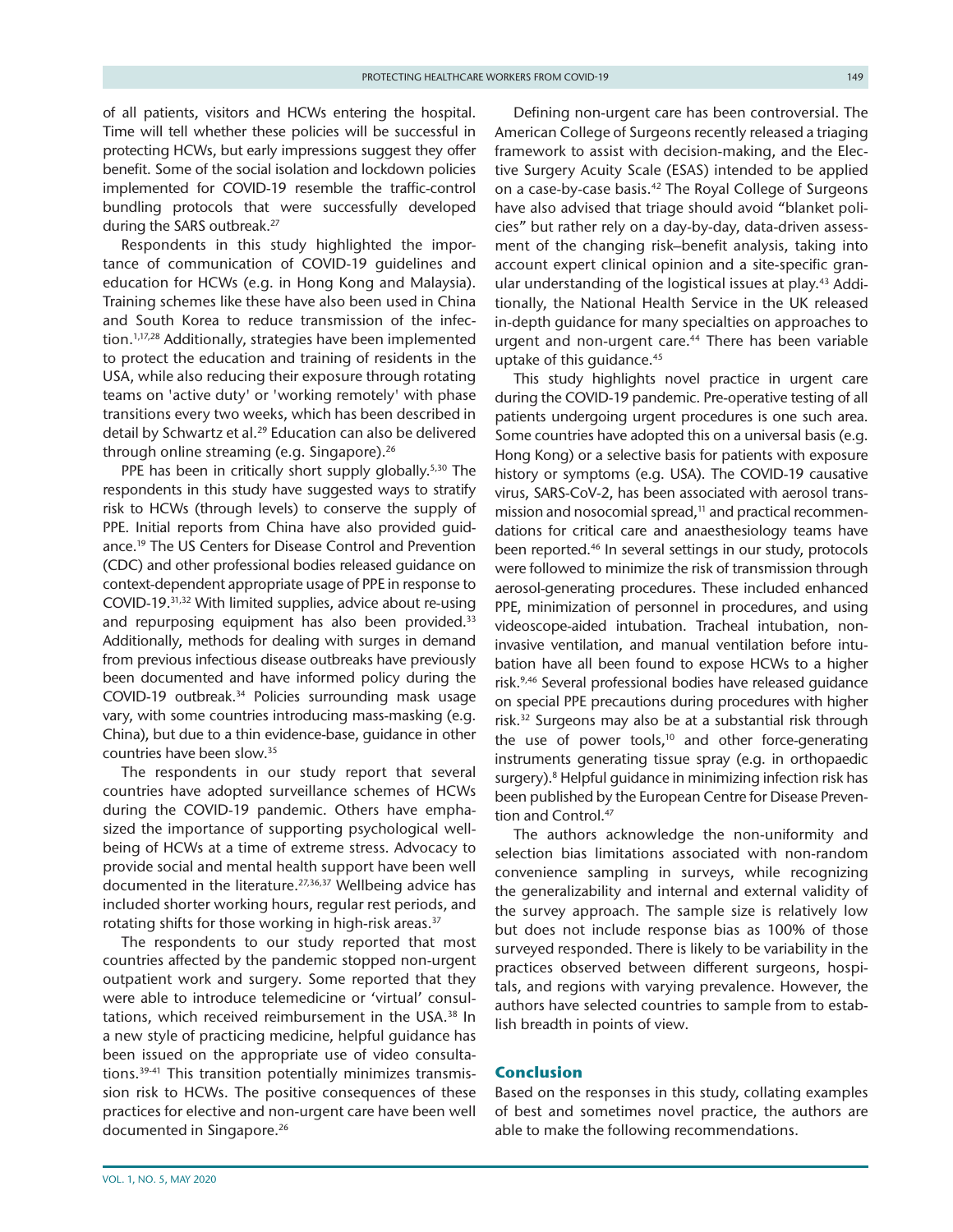- 1. COVID-19 should be treated in specialized, resourced, and potentially dedicated centres. A regional approach should be taken to treating COVID-19. Designated centres should have an adequate complement of trained staff, recommended equipment and evidence-based policies for the treatment of COVID-19.
- 2. Standardized, high-quality, evidence-based PPE should be available to all staff. An example policy would be based upon three risk levels:
	- 1. Level 1 (low risk, in the ED area where no suspected COVID-19 (e.g. unrelated injury and no COVID-19 symptoms) patients are managed): FFP1 surgical masks, eye protection, disposable apron, wrist length gloves.
	- 2. Level 2 (medium risk, in the ED area where suspected COVID-19 (e.g. respiratory symptoms and/or fever) patients are treated and OR: as above, with changeable clothes (scrubs), impermeable gowns, visors, and FFP 2 (N95) masks.
	- 3. Level 3 (high-risk, treating confirmed COVID-19 patients): as above but isolation suits over all clothes and sealed extraction hoods or helmets where available.
- 3. Protecting and supporting staff should be paramount. Example policies could include:
	- 1. Rotating teams: minimize number of staff exposed at one time.
	- 2. Extraordinary leave: staff who do not need to be at work should be at home.
	- 3. Shielding: all at-risk staff with pre-existing conditions should self-isolate.
	- 4. Testing: all staff with any symptoms should be rapidly tested and if positive they should self-isolate.
	- 5. Support: psychological support should be available for all HCWs.
- 4. Communication: regular or even daily communication of the all relevant information and guidance by email and/or SMS should take place.
- 5. Screening: visitors, outpatients and preoperative patients should be screened for COVID-19, either by temperature and questionnaire assessment or where possible, laboratory testing.
- 6. Reduction in outpatient activity: instituting virtual or teleconferencing clinics in place of face-to-face clinics where possible.
- 7. Reduction in operating room activity: non-urgent operations should be postponed until after the pandemic.
- 8. Emergency OR policy should be consistent and robust. Examples of good policy may include:
	- 1. Only real emergencies should attend the operating room at the peak of the pandemic.
	- 2. Patients attending emergency OR should be screened.
	- 3. The OR should have the minimal number of staff.
	- 4. Level 2 PPE needed for all staff in the OR, level three if COVID-19-positive patient.
	- 5. Avoid general anaesthesia in COVID-19 patients where possible.

COVID-19 presents a disproportionate risk to HCWs, potentially resulting in a diminished health system capacity, and consequently an impairment to population health. Implementation of these recommendations at an international level could provide a framework to reduce this burden.

## **Twitter**

Follow Z. B. Hussain @zaaminhussain Follow H. Shoman @haitham\_shoman Follow V. Khanduja @CambridgeHipDoc

### **References**

- <span id="page-6-0"></span>**1. Adhikari SP**, **Meng S**, **Wu YJ**, **et al**. Epidemiology, causes, clinical manifestation and diagnosis, prevention and control of coronavirus disease (COVID-19) during the early outbreak period: a scoping review. *Infect Dis Poverty*. 2020;9(1):29.
- **2. Coronaviridae Study Group of the International Committee on Taxonomy of V**. The species Severe acute respiratory syndrome-related coronavirus: classifying 2019-nCoV and naming it SARS-CoV-2. *Nat Microbiol*. 2020;5(4):536–544.
- **3. Guo YR**, **Cao QD**, **Hong ZS**, **et al**. The origin, transmission and clinical therapies on coronavirus disease 2019 (COVID-19) outbreak - an update on the status. *Mil Med Res*. 2020;7(1):11.
- <span id="page-6-1"></span>**4. Organization WH**. Rolling updates on coronavirus disease (COVID-19). 2020. [https://www.who.int/emergencies/diseases/novel-coronavirus-2019/events-as](https://www.who.int/emergencies/diseases/novel-coronavirus-2019/events-as-they-happen)[they-happen](https://www.who.int/emergencies/diseases/novel-coronavirus-2019/events-as-they-happen)
- <span id="page-6-2"></span>**5. Ranney ML**, **Griffeth V**, **Jha AK**. Critical Supply Shortages - The Need for Ventilators and Personal Protective Equipment during the Covid-19 Pandemic. *N Engl J Med*. 2020;382(18):e41.
- <span id="page-6-3"></span>**6. Liu Y**, **Yan L-M**, **Wan L**, **et al**. Viral dynamics in mild and severe cases of COVID-19. *Lancet Infect Dis*. 2020.
- <span id="page-6-4"></span>**7. Iacobucci G**. Covid-19: all non-urgent elective surgery is suspended for at least three months in England. *BMJ*. 2020;368:m1106.
- <span id="page-6-5"></span>**8. Raphael T**. Why Surgeons Don't Want to Operate Right Now. 2020. [https://www.](https://www.bloomberg.com/opinion/articles/2020-03-24/the-coronavirus-crisis-is-putting-surgeons-at-risk-too) [bloomberg.com/opinion/articles/2020-03-24/the-coronavirus-crisis-is-putting](https://www.bloomberg.com/opinion/articles/2020-03-24/the-coronavirus-crisis-is-putting-surgeons-at-risk-too)[surgeons-at-risk-too](https://www.bloomberg.com/opinion/articles/2020-03-24/the-coronavirus-crisis-is-putting-surgeons-at-risk-too)
- <span id="page-6-6"></span>**9. Tran K**, **Cimon K**, **Severn M**, **Pessoa-Silva CL**, **Conly J**. Aerosol generating procedures and risk of transmission of acute respiratory infections to healthcare workers: a systematic review. *PLoS One*. 2012;7(4):e35797.
- <span id="page-6-17"></span>**10. Wenner L**, **Pauli U**, **Summermatter K**, **et al**. Aerosol Generation During Bone-Sawing Procedures in Veterinary Autopsies. *Vet Pathol*. 2017;54(3):425–436.
- <span id="page-6-7"></span>**11. van DoremalenN**, **Bushmaker T**, **MorrisDH**, **et al**. Aerosol and Surface Stability of SARS-CoV-2 as Compared with SARS-CoV-1. *N Engl J Med*. 2020;382(16):1564–1567.
- <span id="page-6-8"></span>**12. O'Brien BC**, **Harris IB**, **Beckman TJ**, **Reed DA**, **Cook DA**. Standards for reporting qualitative research: a synthesis of recommendations. *Acad Med*. 2014;89(9):1245–1251.
- <span id="page-6-9"></span>**13. Saccone M**. More than 500 Massachusetts hospital workers test positive for COVID-19. 2020. [https://www.boston25news.com/news/local/more-than-500](https://www.boston25news.com/news/local/more-than-500-massachusetts-healthcare-workers-test-positive-covid-19/2B5BNFQTHJFXBGD7VNBBPFVDSU/) [massachusetts-healthcare-workers-test-positive-covid-19/2B5BNFQTHJFXBGD7](https://www.boston25news.com/news/local/more-than-500-massachusetts-healthcare-workers-test-positive-covid-19/2B5BNFQTHJFXBGD7VNBBPFVDSU/) [VNBBPFVDSU/](https://www.boston25news.com/news/local/more-than-500-massachusetts-healthcare-workers-test-positive-covid-19/2B5BNFQTHJFXBGD7VNBBPFVDSU/)
- <span id="page-6-10"></span>**14. Jones S**. Spain: doctors struggle to cope as 514 die from coronavirus in a day. 2020. [https://www.theguardian.com/world/2020/mar/24/spain-doctors-lack-protection](https://www.theguardian.com/world/2020/mar/24/spain-doctors-lack-protection-coronavirus-covid-19)[coronavirus-covid-19](https://www.theguardian.com/world/2020/mar/24/spain-doctors-lack-protection-coronavirus-covid-19)
- **15. NUGENT C**. 'It's Like Being a War Medic.' A Madrid Doctor Speaks Out About Grave Shortages in Protective Gear. 2020. [https://time.com/5813848/spain-coronavirus](https://time.com/5813848/spain-coronavirus-outbreak-doctor/)[outbreak-doctor/](https://time.com/5813848/spain-coronavirus-outbreak-doctor/)
- <span id="page-6-11"></span>**16. Wang D**, **Hu B**, **Hu C**, **et al**. Clinical Characteristics of 138 Hospitalized Patients With 2019 Novel Coronavirus-Infected Pneumonia in Wuhan, China. *JAMA*. 2020:1061.
- <span id="page-6-12"></span>**17. Guo X**, **Wang J**, **Hu D**, **et al**. Survey of COVID-19 Disease Among Orthopaedic Surgeons in Wuhan, People's Republic of China. *The Journal of Bone and Joint Surgery*. 2020:1.
- <span id="page-6-13"></span>**18. Koh D**. Occupational risks for COVID-19 infection. *Occup Med (Lond)*. 2020;70(1):3–5.
- <span id="page-6-14"></span>**19. Zhang Z**, **Liu S**, **Xiang M**, **et al**. Protecting healthcare personnel from 2019-nCoV infection risks: lessons and suggestions. *Front Med*. 2020.
- <span id="page-6-15"></span>**20. Bernstein L**, **Boburg S**, **Sacchetti M**, **Brown E**. Covid-19 hits doctors, nurses and EMTs, threatening health system. 2020. [https://www.washingtonpost.com/](https://www.washingtonpost.com/health/covid-19-hits-doctors-nurses-emts-threatening-health-system/2020/03/17/f21147e8-67aa-11ea-b313-df458622c2cc_story.html) [health/covid-19-hits-doctors-nurses-emts-threatening-health-system/2020/03/17/](https://www.washingtonpost.com/health/covid-19-hits-doctors-nurses-emts-threatening-health-system/2020/03/17/f21147e8-67aa-11ea-b313-df458622c2cc_story.html) [f21147e8-67aa-11ea-b313-df458622c2cc\\_story.html](https://www.washingtonpost.com/health/covid-19-hits-doctors-nurses-emts-threatening-health-system/2020/03/17/f21147e8-67aa-11ea-b313-df458622c2cc_story.html)
- <span id="page-6-16"></span>**21. Suwantarat N**, **Apisarnthanarak A**. Risks to healthcare workers with emerging diseases: lessons from MERS-CoV, Ebola, SARS, and avian flu. *Curr Opin Infect Dis*. 2015;28(4):349–361.